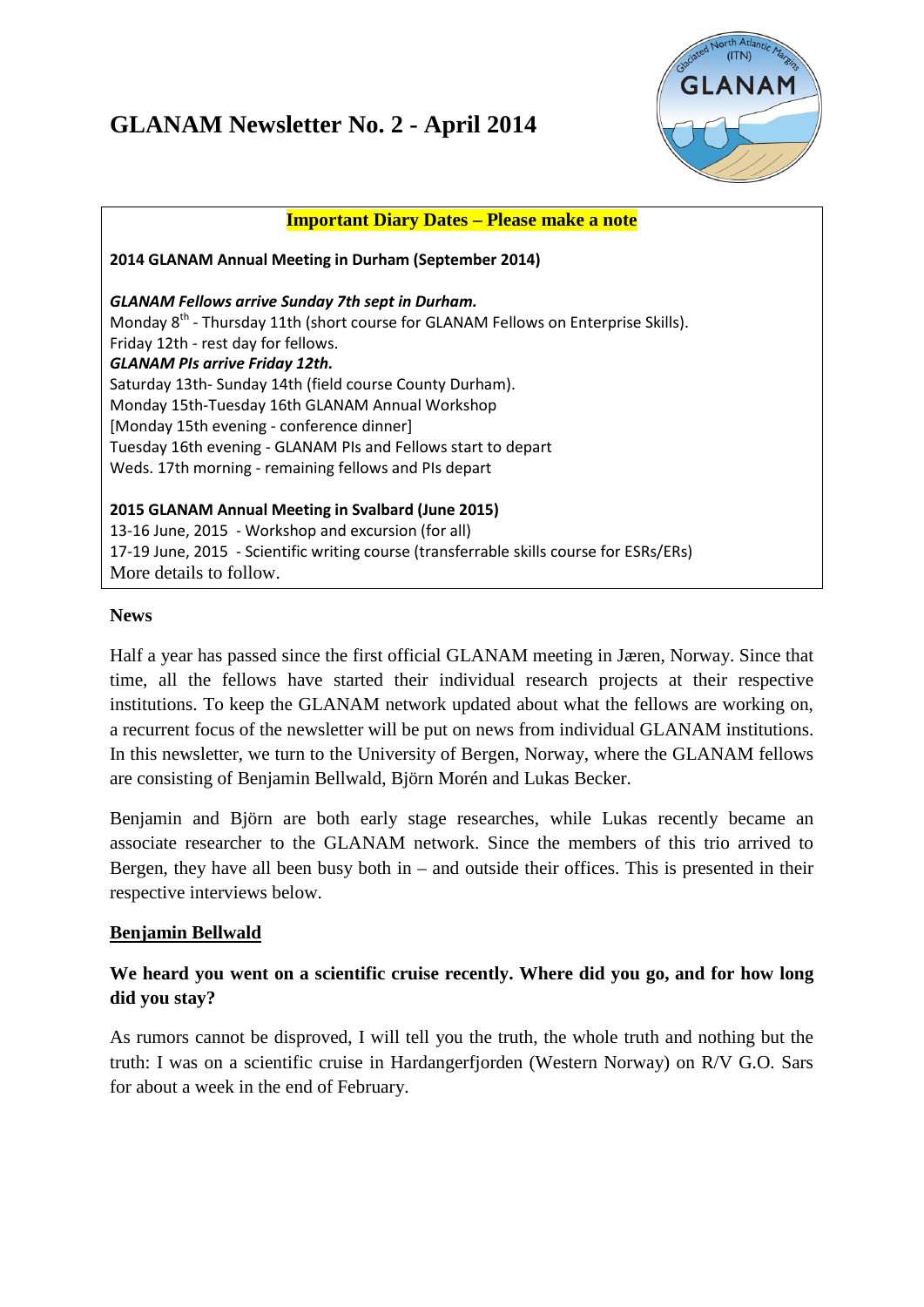#### **Who arranged the cruise?**

The cruise was under the lead of Haflidi Haflidason. In addition to the annual student cruise, the ship time could be extended to test new coring equipment.

#### **How was the weather? Did you get seasick?**

The weather was as it always seems to be at that time of the year in Western Norway: A lot of sunshine and no clouds at all, or the other way round. I don't know anymore, it was quite stressful onboard. Although it was winding quite strong from time to time, the waves were comparably small, and I didn't get seasick. I don't know the feeling of seasickness yet, and I'm already considering selling my seasickness pills at the next GLANAM workshop.

## **What is your goal with the collected data, and what have you done with it this far?**



The two GLANAM members Prof. Haflidi Haflidason (left) and Benjamin Bellwald (right) onboard R/V G.O Sars in February, 2014. Photo: Benjamin Bellwald

Using geophysical and geological data from the cruise, we will examine different types of mass movements and detect their triggering mechanisms in space and time. As the cruise ended just four weeks ago and I had a trip back home to Switzerland, I just started with the interpretation of the TOPAS lines.

## **How was the food on the ship? You did not have to fish I hope?**

Fishing is a skill the GLANAM project still has to teach me, I never did it in my (long) life. But as I was already on a GLANAM cruise on R/V G.O. Sars last June, I knew what was expecting me: Excellent food. I can really recommend the food prepared by the team.

## **Do you have any advice to the other GLANAM members how to spend the free time on the ship?**

I had no free time during this cruise. For future cruises I encourage the GLANAM community to mail me how to spend potential free time; maybe I should start reading a book about fishing…

## **Björn Morén**

# **Almost half a year has passed since the first GLANAM meeting. What have you been up to during this time?**

Good question. A little bit of this and a little bit of that, I guess. I've been spending quite a lot of time trying to set up a bathymetric dataset of the central part of the Norwegian Channel,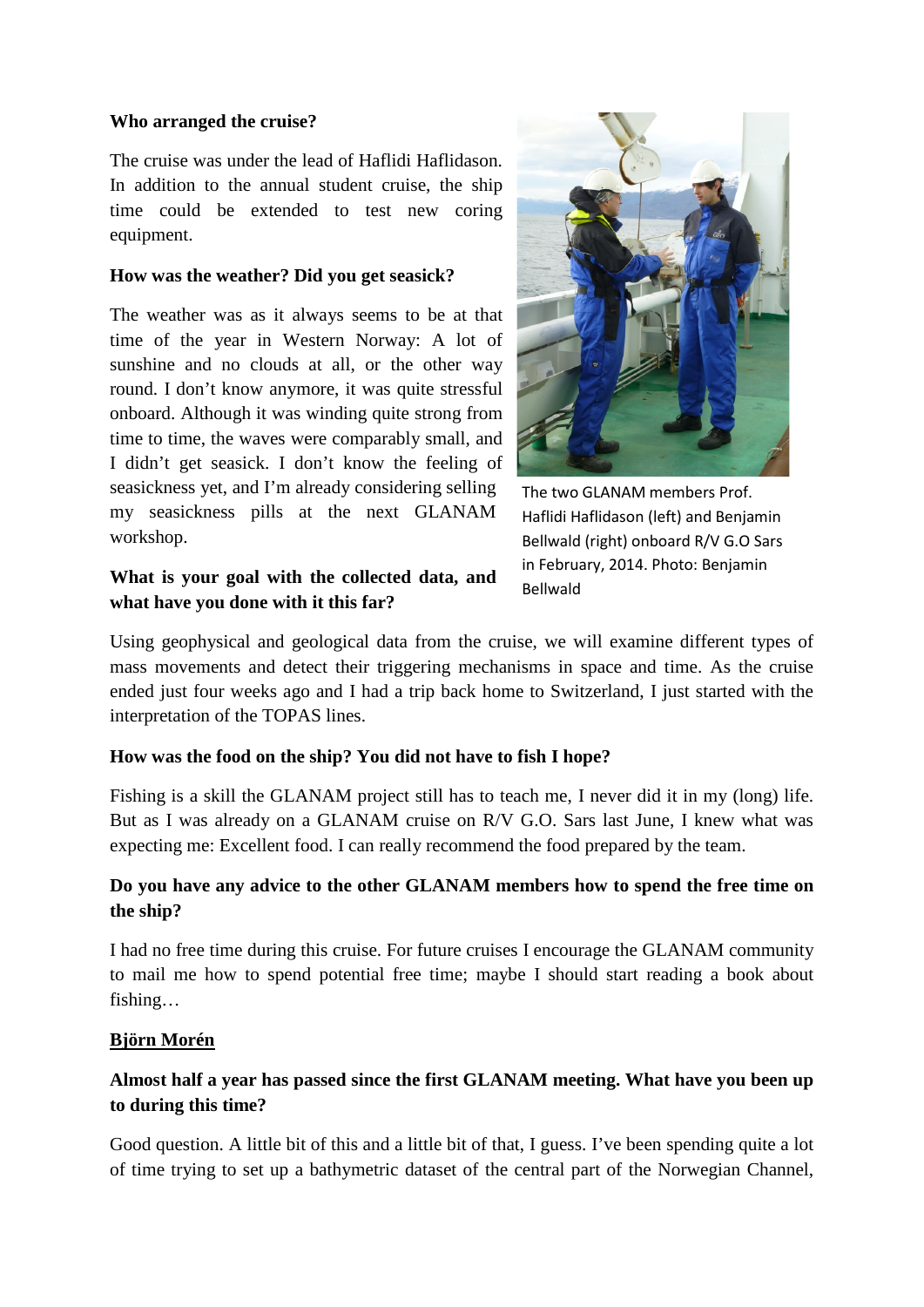with limited success. I've also spent some time with a couple of sediment cores and hopefully I'll have some radiocarbon dates from them available in time for EGU, along with some interpretations of horizons I've made from TOPAS seismic lines in the Norwegian Channel.

## **How do you like Bergen in general?**

Apart from the rain (and it rains a lot), I like Bergen. Surprisingly enough the climate here feels much less humid than Stockholm, which I appreciate. It's of course much smaller than Stockholm, but I thought I would need longer to feel at home here. On the other hand, I think I would make an excellent hermit, so maybe I shouldn't be surprised.

## **How are the ski slopes in the surroundings of Bergen?**

Bergen itself hardly gets any snow and it's one of the things I miss from home. But because of the rain here, the mountains inland get a lot of snow, so you only have to go for an hour and a half to find good skiing. I haven't tried the off-piste more than a few of the areas that were available right from the lifts, but the plan is to shift the emphasis from lift-bound skiing to alpine ski-touring next winter.

# **Have you always been skiing, or is it something that has evolved since you moved to Bergen?**

I started skiing when I was twelve, but made a ten-year detour to snowboarding when I was fifteen or so. For the last seven or eight years I've gone back to skis, but I wouldn't call myself an amazing skier. It just happens to be one of my biggest hobbies.



**What is your best ski memory?**

Doing research in Norway also gives Björn the opportunity to ski, which is one of his biggest hobbies. Photo: Björn Morén.

It's hard to choose one but a memory that might be more funny than good is when my youngest brother and I were trying to ski all the pistes at the resort in one day and my skis got caught in a mound of snow, which toppled me over and I basically cartwheeled down the entire slope. Not unexpectedly, my brother thought this was hilarious, but for me it was mostly unpleasant.

## **Have you ever triggered an avalanche?**

Luckily, I've never been close to an avalanche, and if I die (of old age, obviously) without ever having seen one up close, I'll be okay with that.

## **Lukas Becker**